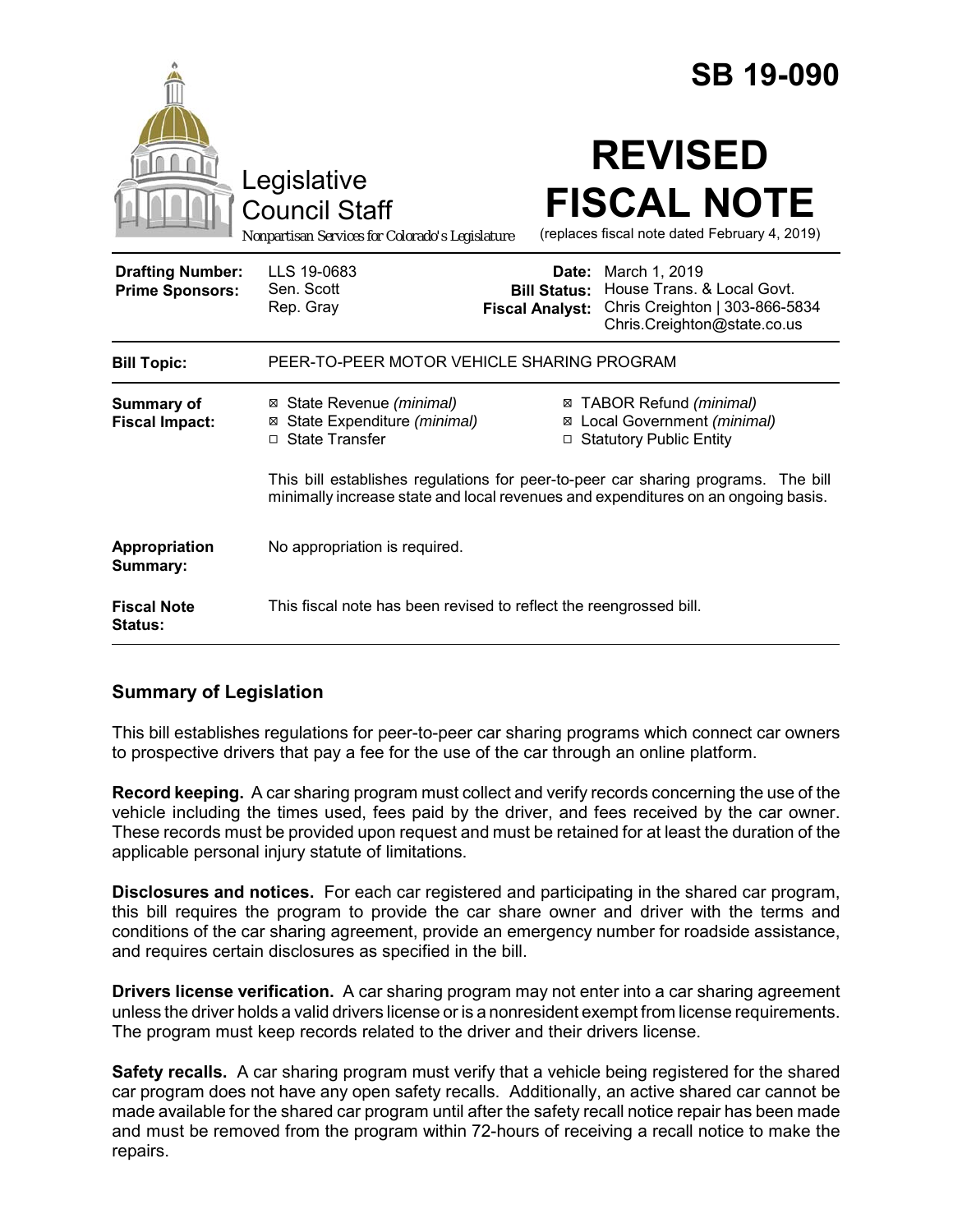March 1, 2019

**Insurance coverage and liability**. A car sharing program must ensure that the vehicle being shared is insured under a automobile liability policy that recognizes that the car is a shared car and provides at least a minimum amount of coverage.

**Lien notification.** When a car owner registers as a shared car owner, the shared car program must notify the car owner that, if the share car has a lien against it, the use of the shared car through the program may violate the terms of the contract with the lien holder.

**Personal liability insurance exclusion.** An authorized insurer may exclude coverage and the duty to defend or indemnify for any claim under a shared car owner's personal liability insurance.

**Coverage cancellation.** With some exceptions, an auto insurer is prohibited from refusing to issue, renew, deny, cancel, void, terminate, or rescind a policy of auto liability insurance of a shared car owner solely on the basis that the car covered is a shared car. However, the insurer may refuse to issue or renew a personal private auto liability insurance policy if the applicant fails to provide complete and accurate information about the use of the shared car. An auto insurer may limit the number of shared cars it will insure.

**Airport operation.** Upon request, a car share program and shared car owner offering three or more shared cars for rental must enter into an airport concession agreement. An injunction prohibiting car sharing, compensatory damages, or punative damages are authorized to be awarded by the court for any airport concession agreement violations.

# **State Revenue**

Beginning in FY 2019-20, this bill increases Judicial Department cash fund revenue from civil filing fees. By creating car-sharing regulations, revenue will increase if civil actions are filed for breach of contract, insurance, airport concession agreement, or other car-sharing program related claims. Any revenue impacts are assumed to be minimal. For informational purposes, the civil filing fee for county court ranges from \$85 to \$135 depending on the amount of damages sought and the filing fee for district court is \$235. Civil cases seeking damages of less than \$25,000 may be filed in county or district court, while cases seeking damages over \$25,000 must be filed in district court. Civil filing fees are subject to TABOR.

# **State Expenditures**

Beginning in FY 2019-20, this bill increases workload by a minimal amount as described below. No additional appropriations are required.

**Judicial Department.** Trial court workload will increase if additional car sharing or airport concession agreement civil claims are filed.

**Department of Regulatory Agencies.** This bill will increase workload in the Division of Insurance in the Department of Regulatory Agencies to investigate and respond to car sharing program or car share owner or driver insurance complaints.